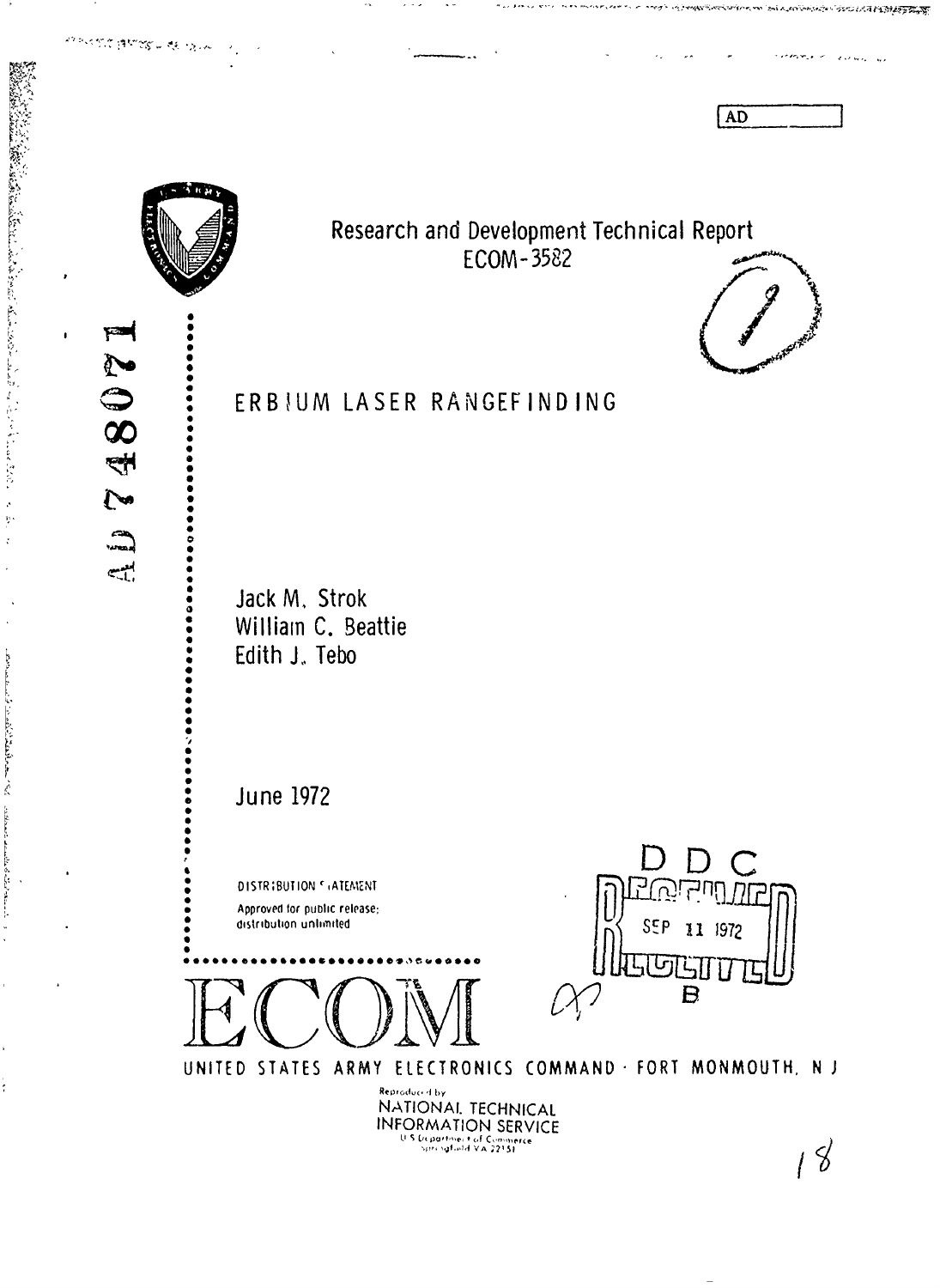## NOTICES

×

 $\cdot$   $\cdot$ 

## **Disclaimers**

The findings in this report are not to be construed as an official Department of the Army position, unless so designated by other authorized documents.

The citation of trade names and names of manufacturers in this report is not to be construed as official Government indorsement or approval of commercial products or services referenced herein.

## Disposition

Destroy this report when it is no longer needed. Do not return it to the originator.

| ACCESSION for                         |                            |   |
|---------------------------------------|----------------------------|---|
| ATIS                                  | White Softica              | σ |
| 00C                                   | Euli Secilua               | ۵ |
| <b>UXANSOPAGED</b>                    |                            | о |
| <b>RESTIFICATION</b>                  |                            |   |
|                                       |                            |   |
| 87<br>OISTRIBUTION AVAILABILITY COPES |                            |   |
|                                       | Dist. AVAIL and or arcGIAL |   |
|                                       |                            |   |
|                                       |                            |   |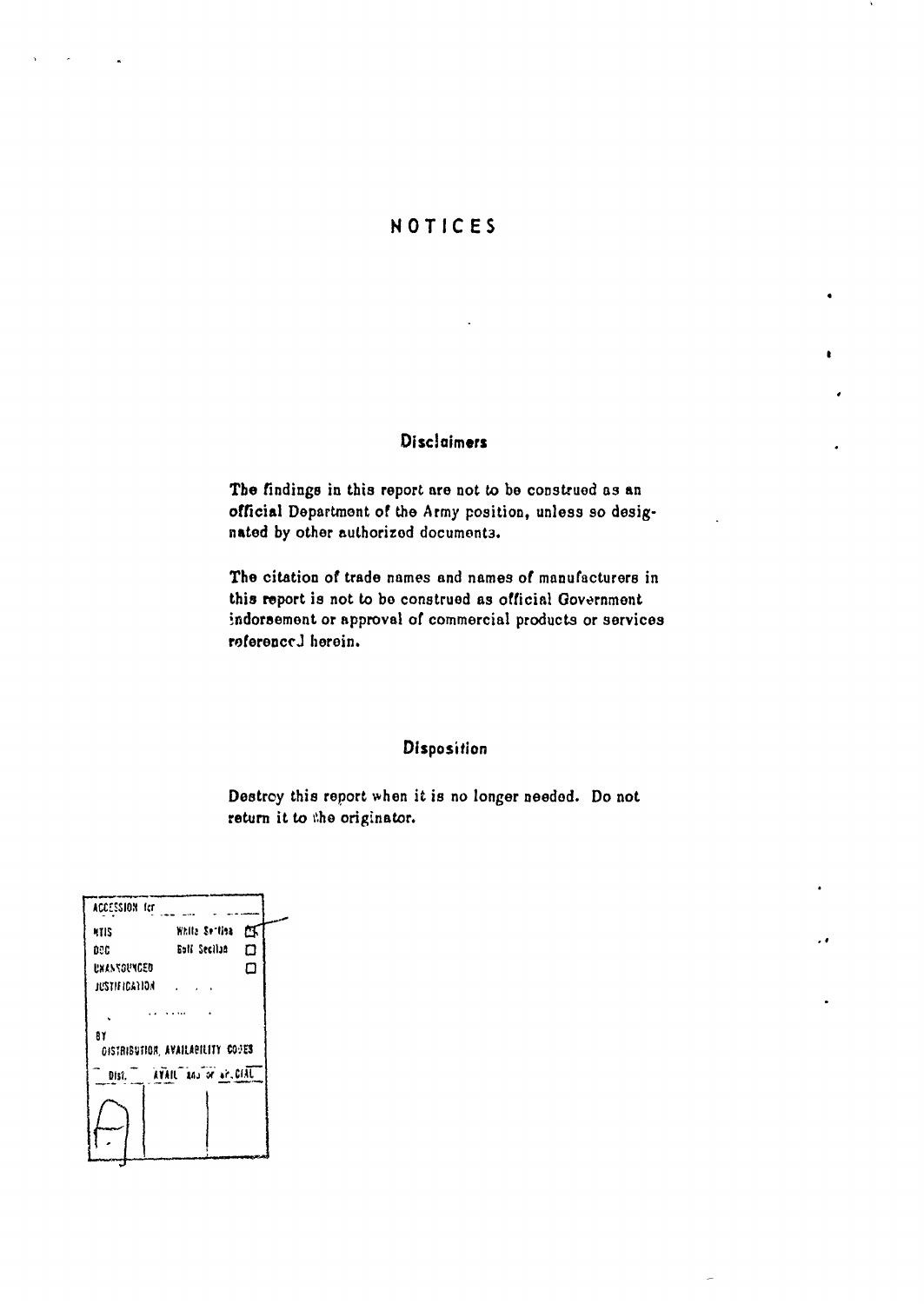| (Security classification of title, body of abstract and indexing ennotation must be entered when the overall report is classified)<br>1. ORIGINATING ACTIVITY (Corporate author)<br>Le. REPORT SECURITY CLASSIFICATION<br>UNCLASSIFIED<br>US Army Electronics Command<br>2b, GROUP<br>Fort Monmouth, N. J. 07703<br><b>3. REPORT TITLE</b><br>ERBIUM LASER RANGEFINDING<br>4. DESCRIPTIVE NOTES (Type of report and inclusive dates)<br><u>Technical Report</u><br>5. AUTHOR(S) (First name, silddle initial, last name)<br>Jack M. Strok<br>William C. Beattie<br>Edith J. Tebo<br>78. TOTAL NO. OF PAGES<br><b>7b. NO. OF REFS</b><br>$\Omega$<br>11<br>$J$ une 1972<br>94. ORIGINATOR'S REPORT NUMBER(S)<br>ECOM-3582<br>b. PROJECT NO. 1S6 62703 A 186<br>$-C$ .<br>c. Task No.<br>9b. OTHER REPORT NOISI (Any other numbers that may be assigned<br>this report)<br>$-031$<br>d Work Unit No.<br>10. DISTRIBUTION STATEMENT<br>Approved for public release; distribution unlimited.<br><b>11. SUPPLEMENTARY NOTES</b><br>12. SPONSORING MILITARY ACTIVITY<br>US Army Electronics Command<br>ATTN: AMSEL-CT-L<br>Fort Monmouth, N.J. 07703<br>19. ABSTRACT<br>Laser rangefinding at 1.54 microns was performed with an erbium laser transmitter<br>and Texas Instruments APD-1.54 germanium avalanche photodetector. Banzing to a<br>2 x 2 meter target 2635 meters away produced a usable return signal of .7 volt.<br>Trees 3.2 km away yielded return signals of approximately .1 volt. The rangefinder<br>weighed in excess of 50 lb, and would be difficult to adapt to a lightweight system. | DOCUMENT CONTROL DATA - R & D |  |
|--------------------------------------------------------------------------------------------------------------------------------------------------------------------------------------------------------------------------------------------------------------------------------------------------------------------------------------------------------------------------------------------------------------------------------------------------------------------------------------------------------------------------------------------------------------------------------------------------------------------------------------------------------------------------------------------------------------------------------------------------------------------------------------------------------------------------------------------------------------------------------------------------------------------------------------------------------------------------------------------------------------------------------------------------------------------------------------------------------------------------------------------------------------------------------------------------------------------------------------------------------------------------------------------------------------------------------------------------------------------------------------------------------------------------------------------------------------------------------------------------------------------------------------------------------------------------------------------------------|-------------------------------|--|
|                                                                                                                                                                                                                                                                                                                                                                                                                                                                                                                                                                                                                                                                                                                                                                                                                                                                                                                                                                                                                                                                                                                                                                                                                                                                                                                                                                                                                                                                                                                                                                                                        |                               |  |
|                                                                                                                                                                                                                                                                                                                                                                                                                                                                                                                                                                                                                                                                                                                                                                                                                                                                                                                                                                                                                                                                                                                                                                                                                                                                                                                                                                                                                                                                                                                                                                                                        |                               |  |
|                                                                                                                                                                                                                                                                                                                                                                                                                                                                                                                                                                                                                                                                                                                                                                                                                                                                                                                                                                                                                                                                                                                                                                                                                                                                                                                                                                                                                                                                                                                                                                                                        |                               |  |
|                                                                                                                                                                                                                                                                                                                                                                                                                                                                                                                                                                                                                                                                                                                                                                                                                                                                                                                                                                                                                                                                                                                                                                                                                                                                                                                                                                                                                                                                                                                                                                                                        |                               |  |
|                                                                                                                                                                                                                                                                                                                                                                                                                                                                                                                                                                                                                                                                                                                                                                                                                                                                                                                                                                                                                                                                                                                                                                                                                                                                                                                                                                                                                                                                                                                                                                                                        |                               |  |
|                                                                                                                                                                                                                                                                                                                                                                                                                                                                                                                                                                                                                                                                                                                                                                                                                                                                                                                                                                                                                                                                                                                                                                                                                                                                                                                                                                                                                                                                                                                                                                                                        |                               |  |
|                                                                                                                                                                                                                                                                                                                                                                                                                                                                                                                                                                                                                                                                                                                                                                                                                                                                                                                                                                                                                                                                                                                                                                                                                                                                                                                                                                                                                                                                                                                                                                                                        |                               |  |
|                                                                                                                                                                                                                                                                                                                                                                                                                                                                                                                                                                                                                                                                                                                                                                                                                                                                                                                                                                                                                                                                                                                                                                                                                                                                                                                                                                                                                                                                                                                                                                                                        |                               |  |
|                                                                                                                                                                                                                                                                                                                                                                                                                                                                                                                                                                                                                                                                                                                                                                                                                                                                                                                                                                                                                                                                                                                                                                                                                                                                                                                                                                                                                                                                                                                                                                                                        |                               |  |
|                                                                                                                                                                                                                                                                                                                                                                                                                                                                                                                                                                                                                                                                                                                                                                                                                                                                                                                                                                                                                                                                                                                                                                                                                                                                                                                                                                                                                                                                                                                                                                                                        |                               |  |
|                                                                                                                                                                                                                                                                                                                                                                                                                                                                                                                                                                                                                                                                                                                                                                                                                                                                                                                                                                                                                                                                                                                                                                                                                                                                                                                                                                                                                                                                                                                                                                                                        |                               |  |
|                                                                                                                                                                                                                                                                                                                                                                                                                                                                                                                                                                                                                                                                                                                                                                                                                                                                                                                                                                                                                                                                                                                                                                                                                                                                                                                                                                                                                                                                                                                                                                                                        |                               |  |
|                                                                                                                                                                                                                                                                                                                                                                                                                                                                                                                                                                                                                                                                                                                                                                                                                                                                                                                                                                                                                                                                                                                                                                                                                                                                                                                                                                                                                                                                                                                                                                                                        |                               |  |
|                                                                                                                                                                                                                                                                                                                                                                                                                                                                                                                                                                                                                                                                                                                                                                                                                                                                                                                                                                                                                                                                                                                                                                                                                                                                                                                                                                                                                                                                                                                                                                                                        |                               |  |
|                                                                                                                                                                                                                                                                                                                                                                                                                                                                                                                                                                                                                                                                                                                                                                                                                                                                                                                                                                                                                                                                                                                                                                                                                                                                                                                                                                                                                                                                                                                                                                                                        |                               |  |
|                                                                                                                                                                                                                                                                                                                                                                                                                                                                                                                                                                                                                                                                                                                                                                                                                                                                                                                                                                                                                                                                                                                                                                                                                                                                                                                                                                                                                                                                                                                                                                                                        |                               |  |
|                                                                                                                                                                                                                                                                                                                                                                                                                                                                                                                                                                                                                                                                                                                                                                                                                                                                                                                                                                                                                                                                                                                                                                                                                                                                                                                                                                                                                                                                                                                                                                                                        |                               |  |
|                                                                                                                                                                                                                                                                                                                                                                                                                                                                                                                                                                                                                                                                                                                                                                                                                                                                                                                                                                                                                                                                                                                                                                                                                                                                                                                                                                                                                                                                                                                                                                                                        |                               |  |
|                                                                                                                                                                                                                                                                                                                                                                                                                                                                                                                                                                                                                                                                                                                                                                                                                                                                                                                                                                                                                                                                                                                                                                                                                                                                                                                                                                                                                                                                                                                                                                                                        |                               |  |
|                                                                                                                                                                                                                                                                                                                                                                                                                                                                                                                                                                                                                                                                                                                                                                                                                                                                                                                                                                                                                                                                                                                                                                                                                                                                                                                                                                                                                                                                                                                                                                                                        |                               |  |
|                                                                                                                                                                                                                                                                                                                                                                                                                                                                                                                                                                                                                                                                                                                                                                                                                                                                                                                                                                                                                                                                                                                                                                                                                                                                                                                                                                                                                                                                                                                                                                                                        |                               |  |

 $\sim$   $^{\prime}$ 

 $\bullet$  $\sim$   $\,$   $\,$ 

**A**

i<br>S

ngera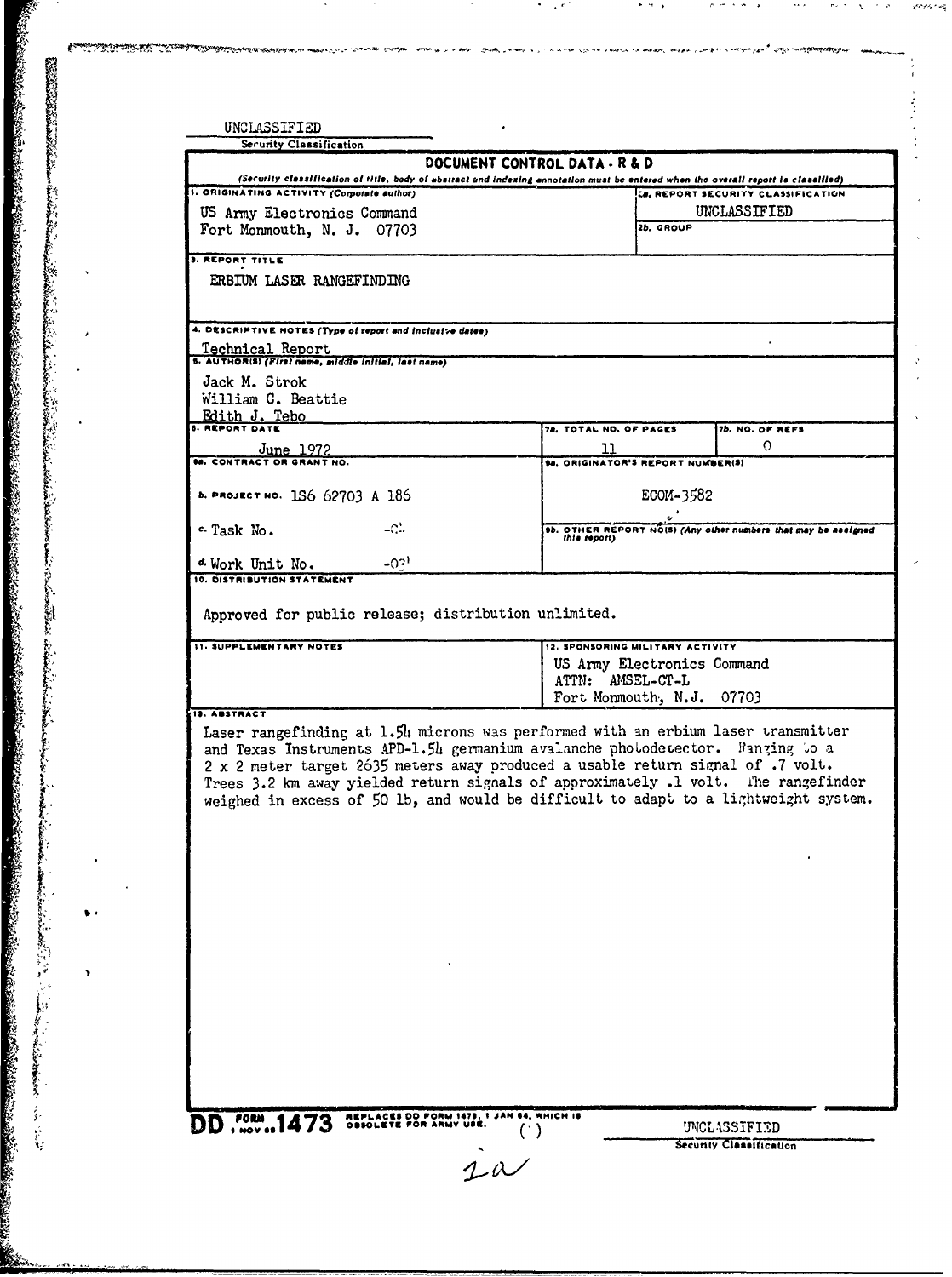| <b>KEY WORDS</b>                       | LINK A            | LINK B                         | LINK C     |
|----------------------------------------|-------------------|--------------------------------|------------|
|                                        | WT<br><b>ROLE</b> | <b>ROLE</b><br>$\overline{NT}$ | ROLE<br>WT |
| Rangefinding                           |                   |                                |            |
| Erbium Laser                           |                   |                                |            |
| Atmospheric Attenuation                |                   |                                |            |
| Germanium Avalanche Detector           |                   | $\ddot{\phantom{0}}$           |            |
|                                        |                   |                                |            |
|                                        |                   |                                |            |
|                                        |                   |                                |            |
|                                        |                   |                                |            |
|                                        |                   |                                |            |
|                                        |                   |                                |            |
|                                        |                   |                                |            |
|                                        |                   |                                |            |
|                                        |                   |                                |            |
|                                        |                   |                                |            |
|                                        |                   | $\ddot{\phantom{0}}$           |            |
|                                        |                   |                                |            |
|                                        |                   |                                |            |
|                                        |                   |                                |            |
|                                        |                   |                                |            |
|                                        |                   |                                |            |
|                                        |                   |                                |            |
|                                        |                   |                                |            |
|                                        |                   |                                |            |
|                                        |                   |                                |            |
| $i^{\frac{(2)}{1}}$<br>HISA-FM-1813-72 |                   | <b>UNCLASSIFIED</b>            |            |

inala 1950an 1960an - James Tildi - 1969an 1970an 1980an 1980an 1980an 1980an 1980an 1980an 1980an - Camarasan<br>Landa 1950an 1960an - James Tildi - 1980an 1980an 1980an 1980an 1980an 1980an 1980an 1980an 1980an - Camarasan

<u>nan ma</u>

UNI ON MARTIN VIISTEN MARKETTIIN VAN SENTIMET TIE VAN DIE STAANS VAN DIE STAATSTE SOOS ONG TAAL HAAR DIE VAN D

 $\bar{\mathcal{A}}$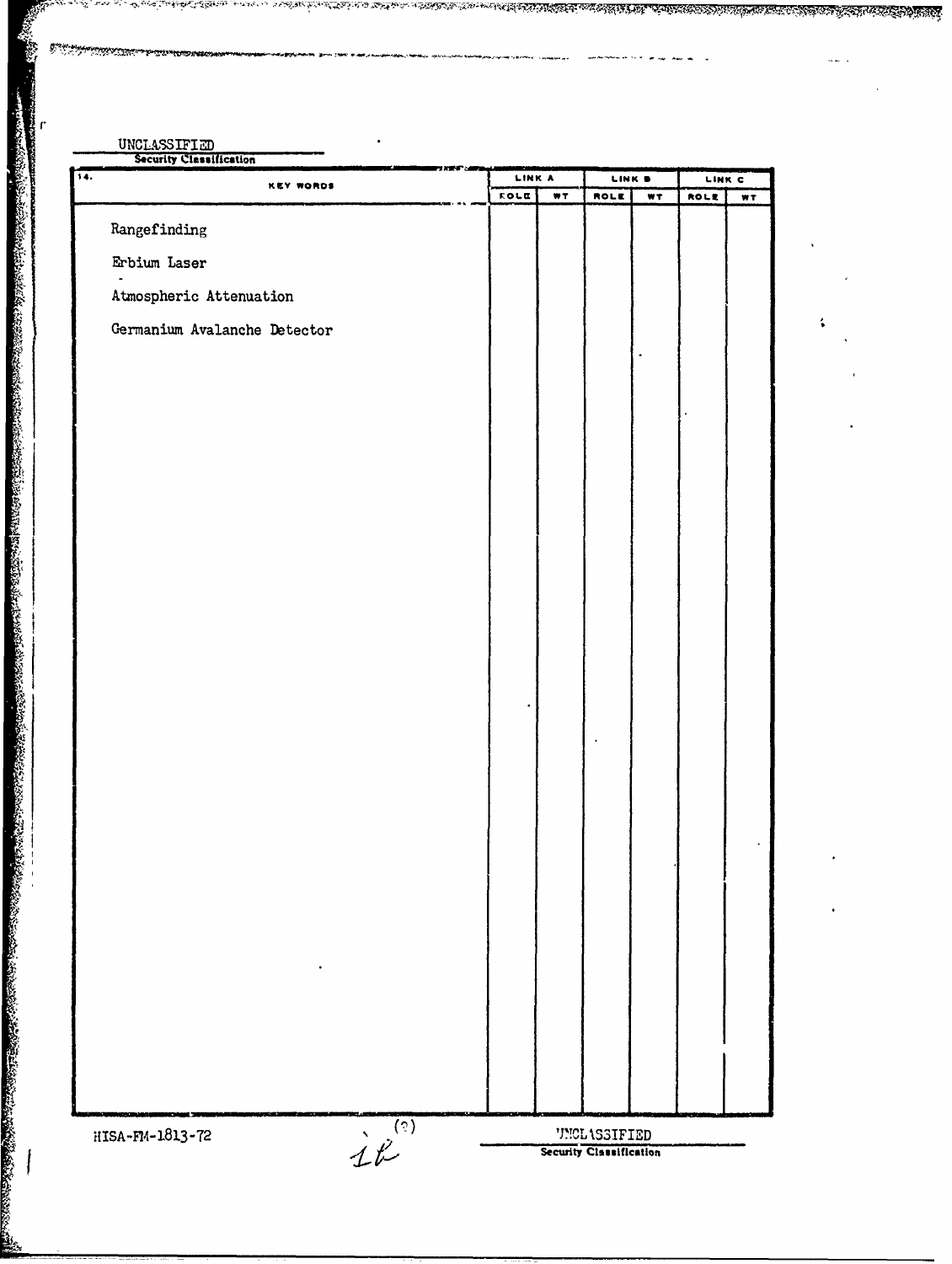Renorts Control Symbol OSD-1366

Technical Report **ECOM-3582**

**MASS** 

ERBIUM LASER RANGEFINDING

by

Jack M. Strok William C. Beattie Edith J. Tebo

Combat Surveillance and Target Acquisition Laboratory

DA Work Unit **IS6** 62703 A186 O4 **03h**

June 1972

DISTRIBUTION **STATEMENT** Approved **for** public release, distribution unlimited.

UNITED STATES ARMY *ELENAL TICAL JOBMAND* FORT MONMOUTH, NEW  $J^2/2X = 07703$ 

 $1$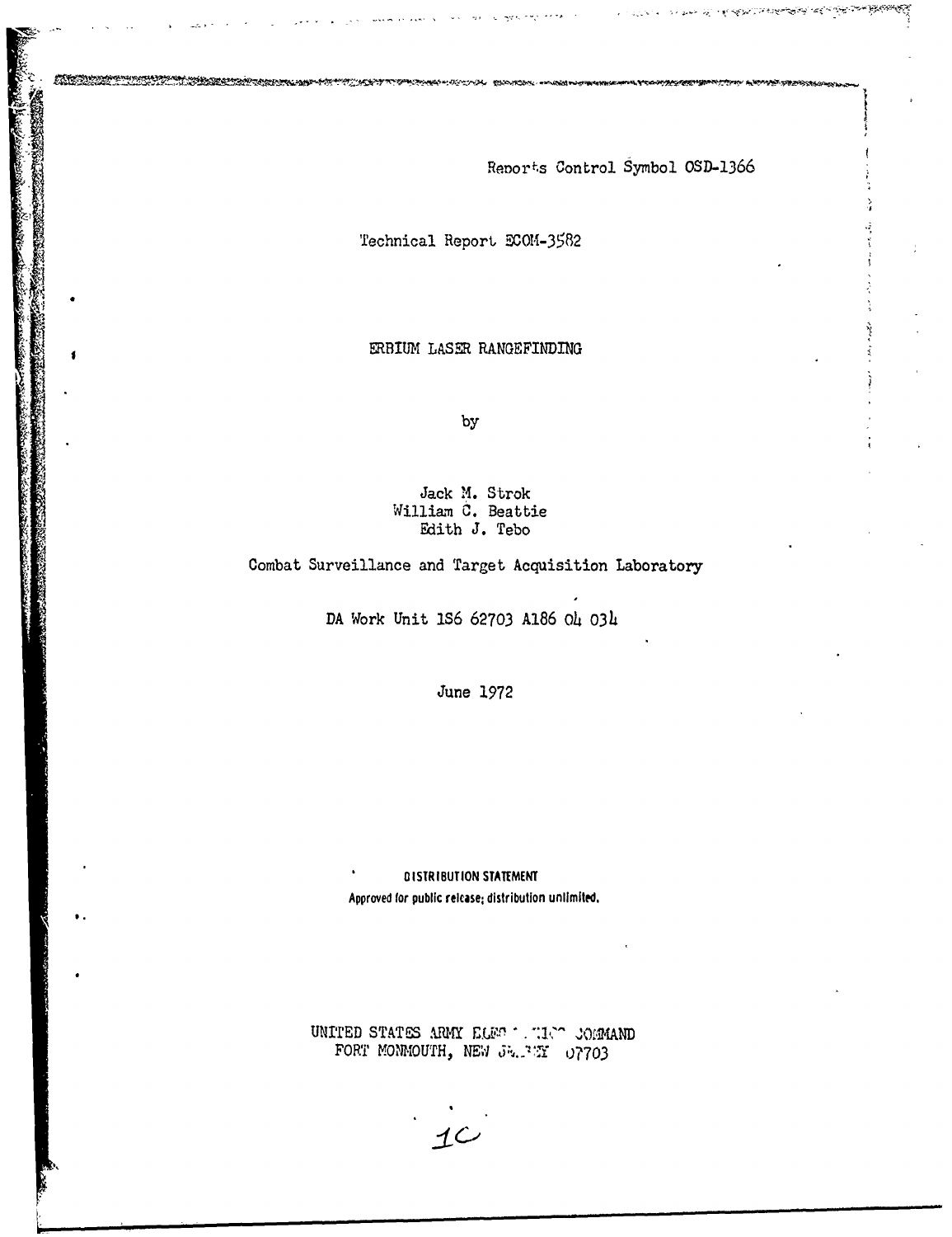### ABSTRACT

遵守堂

**MERINAN ARTIS** 

Laser rangefinding at 1.54 microns was pertormed with an erbium laser tranomitter and Texas Instruments APD-1.54 germanium avalanche photodetector. Ranging to a 2 x 2 meter target 2635 meters away produced a usable return signal of .7 volt. Trees 3.2 km away yielded return signals of approximately .1 volt. The rangefinder weighed in excess of 50 lb, and would be difficult to adapt to a lightweight system.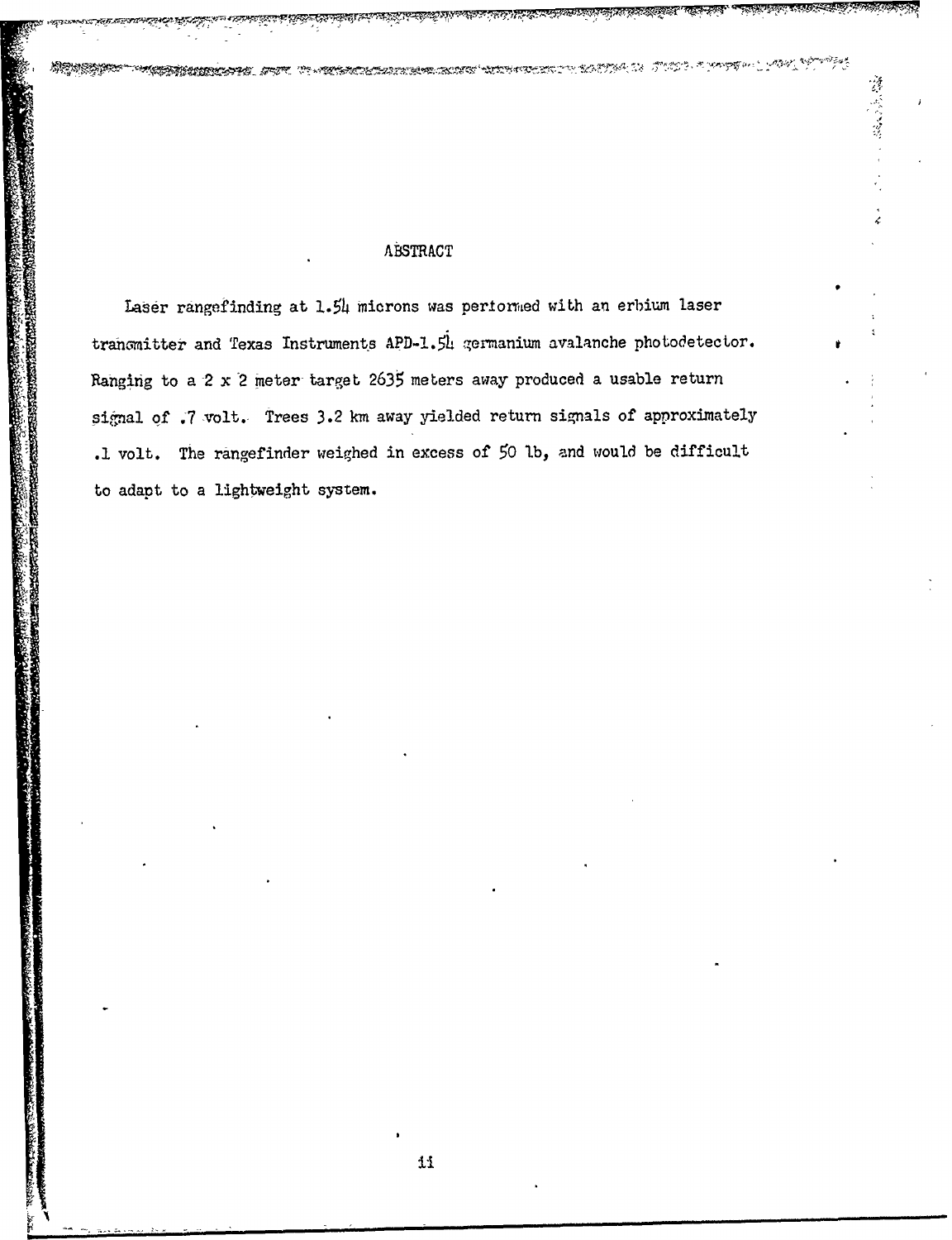TABLE OF CONTENTS

Ř

|              |                                                          | Page           |
|--------------|----------------------------------------------------------|----------------|
|              | ABCTRACT                                                 | 11             |
| 1.           | INTRODUCTION                                             | ı              |
| $\hat{z}$    | APPARATUS                                                | 3              |
| $\mathbf{R}$ | ALJAMMENT PROCEDURE                                      | 5              |
| 4.           | RANGING PROCEDURE                                        | 5              |
| 5.           | RESULTS                                                  | 8              |
| 6.           | NOISE                                                    | 8              |
| 7.           | ATMOSPHERIC ATTENUATION                                  | 8              |
| 8.           | CONCLUSIONS                                              | 10             |
|              | FIGURES                                                  |                |
| ı.           | Transmitter Sketch                                       | 4              |
| 2.           | Flashlamp Output in Time                                 | 4              |
| 3.           | Receiver Sketch                                          | 6              |
| 4.           | Erbium Laser Rangefinder                                 | $\overline{7}$ |
| 5.           | Ranging Results (2635 Meter Target)                      | 9              |
| 6.           | Ranging Results (1050 Meter Target)                      | 9              |
| 7.           | Return Pulse Obtained Under Clear Atmospheric Conditions | 11             |
| 8.           | Return Pulse Obtained Under Heavy Snowfall               | 11             |

iii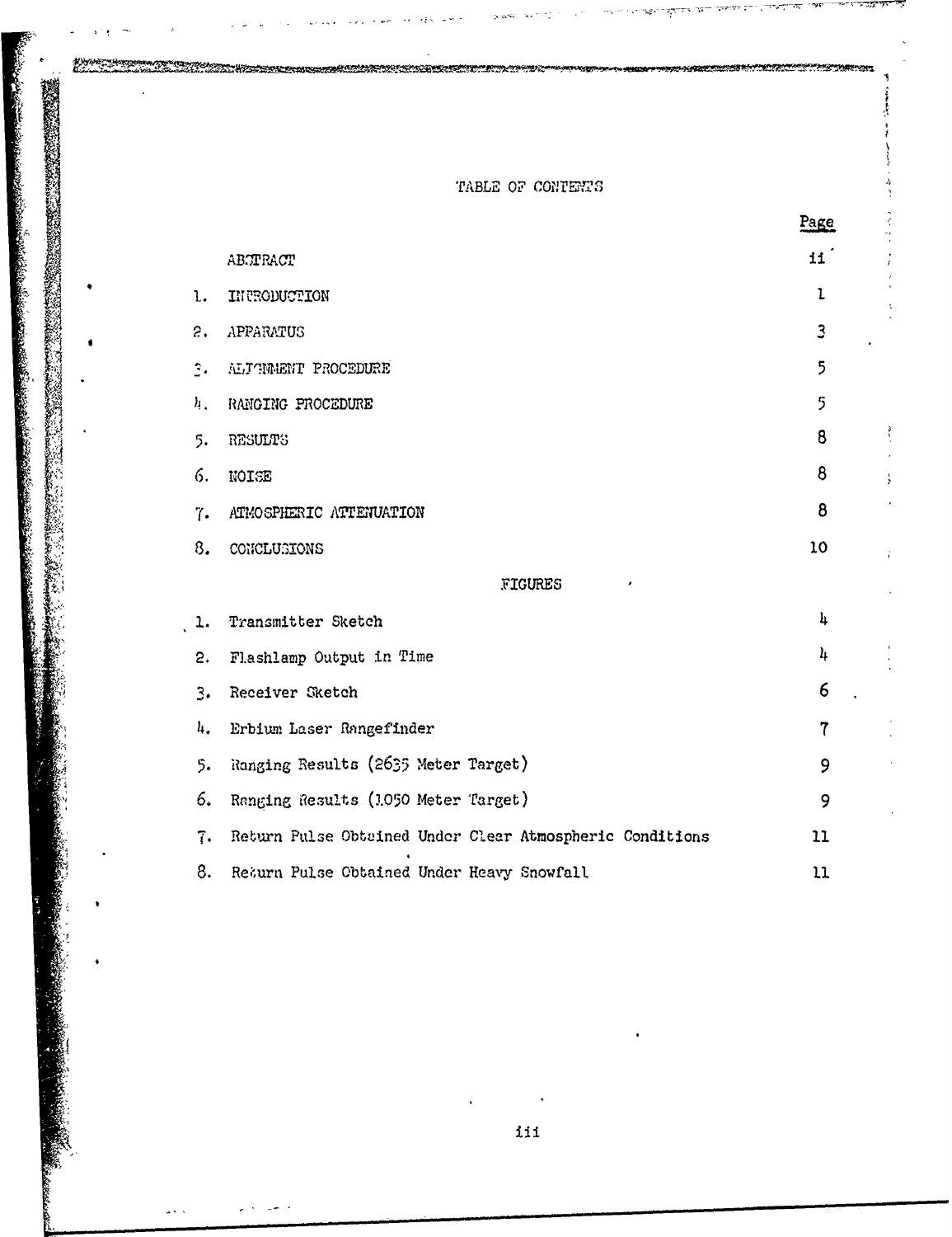#### *RBIUM LASER RANGEFINDING*

#### **1.** INTRODUCTION

ţ

ON THE CONTRACT OF THE CONTRACT OF THE CONTRACT OF THE CONTRACT OF THE CONTRACT OF THE CONTRACT OF THE CONTRACT OF THE CONTRACT OF THE CONTRACT OF THE CONTRACT OF THE CONTRACT OF THE CONTRACT OF THE CONTRACT OF THE CONTRAC

a. Laser equipments currently being developed for the military present a serious eye hazard at ranges up to several kilometers. Concern over this potential eye hazard for laser systems operating in the visible and near infrared has resulted in the search for satisfactory lasing materials in the infrared region beyond 1.3 pm. Measurements by W. J. Geeraets, Medical. College of Virginia, have shown that the retinal and choroidal absorption in the human eye is negligible at these wavelengths. Possible laser sources for such wavelengths include erbium in various hosts, parametric oscillators as down-converters for neodymium, Ramar.-shifted neodymium, holmium and dye lasers. With the advent of mary rangsfinders and designators in the FEBA, the potential of causing damage to human eyes with ruby or neodymium lasers is considerable.

b. In June  $196^{\circ}$  a program was initiated to develop a laser transmitter head using erbium doped glass and erbium:YAG. Attempts to develop the proper pump pulse required a completely new approach due to the apparent need to shape the pulse and the general requirement to use a critically damped pulse. Optimization of the pulse was a difficult task to perform experimentally. The key parameters involved were the number of LC sections desired to shape the pulse, voltage range, and the LC combination to provido uhe desired pulse length. The first approach to this problem was to determine the fluorescence time of the material used. This was found to vary from 12 to 14 milliseconds for erbium in silicate glass, from 8 to **11** milliseconds for erbium in phosphate glass, and from **5** to **10** milliseconds in erbium:YAG.

It was felt that the ideal pump pulse should have its trailing edge pass through the peak fluorescence of the material being used. From the fluorescence measurements, this called for a pump pulse with a 3 to 4 millisecond length. The L and C values chosen were 1.1 millihenries and **,000** microfarads, respectively, with a voltage range from 300 to 800. The pulse width would change as different voltages in the above range were applied. The pulse width under these conditions varied from **2.5** milliseconds to **3.5** milliseconds.

d. The first erbium doped "rod" tried was. a rectangular piece 1/8" x **ý,** x **311** long in a silicon glass base material. This "rod" was then placed in a tightly wrapped aluminum foil cavity using a **100%** rear reflector and a **95%** front reflector. Lasing action took place at 800 joules; the energy output was not measured. A pyrex sleeve for UV protection was placed around the rod before conducting further tests. After about 20 firings, wherein the output fell off after each firing, the sample was removed from the cavity and examined. Considerable solarization had taken place. A uranium glass sleeve was also tried; however solarization was still present at this 800 joule level. An Owens-Illinois rod was then tried. Lasing action did not occur up to 800 joules input. The front dielectric was raised to 90% and the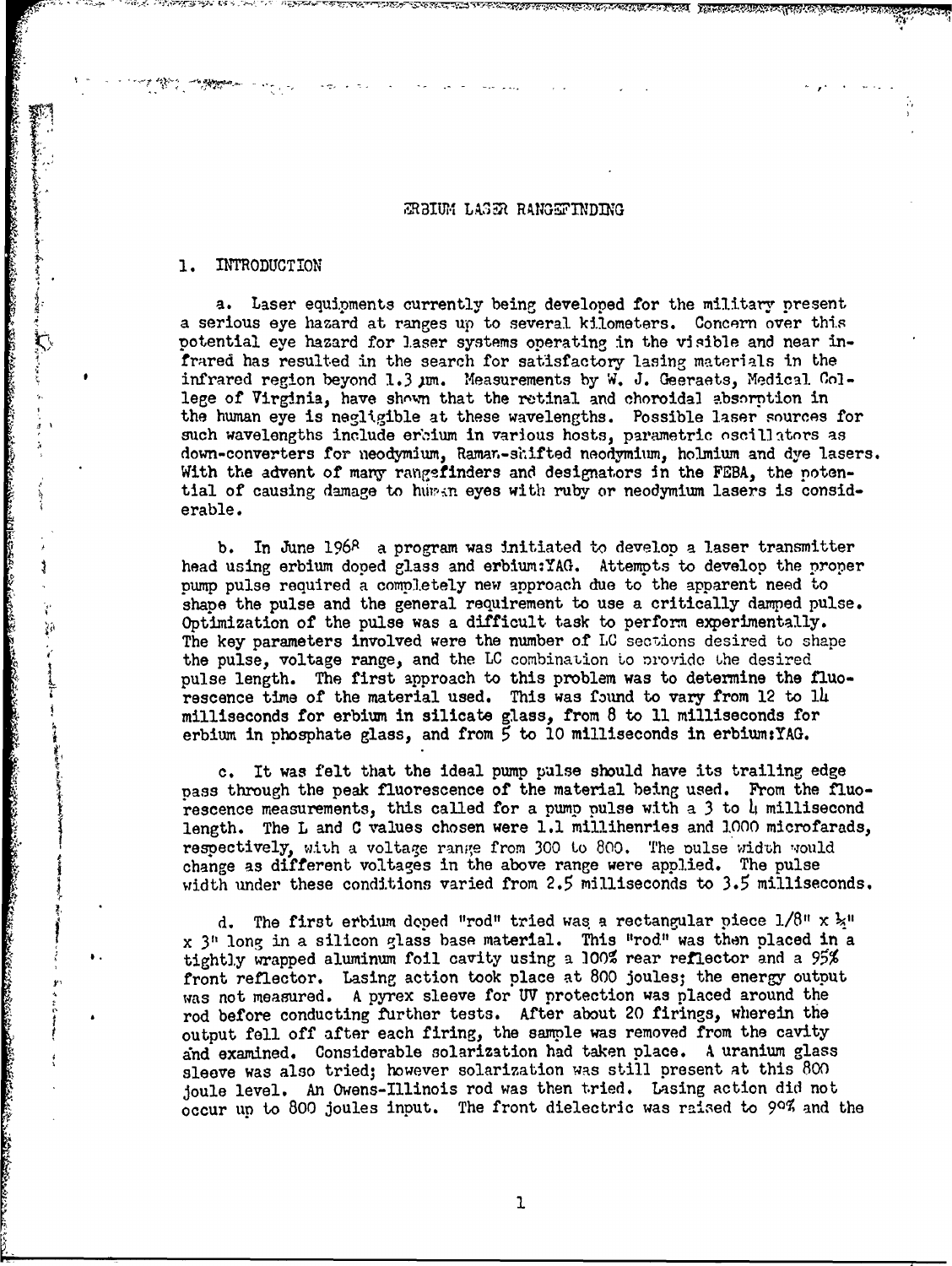pump pulse width was increased to 4 milliseconds by going to a ten section network. Lasing action did occur at 500 joules input. After about 20 firings, the rod was removed from the cavity and examined. There was noticeable crazing along the length of the rod.

 $\sigma$  ,  $\Delta\sigma^2$ 

an milia ya kat

化燃化 化水 我们

e. Two used silicate glass rods received from the Electronic Components Lab allowed further testing of erbium materials. These rods were from a contract with American Optical Corp and the sizes varied due to refinishing after test damage occurred at the EC Lab. Some experiments were performed to determine threshold and output energy as a function of various pulse lengths. One of the best combinations produced a threshold of **350** joules with an output of 28 millijoules for 500 joules input.

**f.** Although these results were far from encouraging, preliminary atmospheric measurements by **Dr.** Rufus Bruce of the Atmospheric Sciences Laboratory at White Sands indicated that the erbium wavelength region was still an excellent region in which to attempt to find a suitable laser.

g. Concurrent with these tests, various tests were also being conducted on the then available photodetectors at this wavelength. Several commercially available detectors, all of which used germanium as an active material, were tested. In March 1969, a memorandum report was prepared discussing the four detectors tested: A Philco Lh520; an **ENL** 653 ,photodiodej a TI PEX 5001 avalanche detector constructed for operation at 1.06 microns; and a TI 1.54 micron detector, constructed similar to the PEI 5001 but without avalanche gain. Of these, the Philco and the avalanche TI provided the best performance but the Philco photodetector offered the best chance of meeting **field** requirements because the power requirements of the TI device were quite, large **(1** -watt for a thermoelectric cooler, **6** volts and 60 volts for the transisf:or. amplifier supply and avalanche bias, respectively).

などのから、そのように、そのように、そのように、そのように、そのように、そのように、そのように、そのように、そのように、そのように、そのように、そのように、そのように、そのように、そのように、そのよう

SANTONIA PROPERTY

 $\frac{5}{3}$  $\frac{1}{2} \sum_{i=1}^{n} \frac{1}{2} \sum_{j=1}^{n} \frac{1}{2} \sum_{j=1}^{n} \frac{1}{2} \sum_{j=1}^{n} \frac{1}{2} \sum_{j=1}^{n} \frac{1}{2} \sum_{j=1}^{n} \frac{1}{2} \sum_{j=1}^{n} \frac{1}{2} \sum_{j=1}^{n} \frac{1}{2} \sum_{j=1}^{n} \frac{1}{2} \sum_{j=1}^{n} \frac{1}{2} \sum_{j=1}^{n} \frac{1}{2} \sum_{j=1}^{n} \frac{1}{2} \sum_{j=1}^{n$ 

h. In June 1969, two erbium silicate glass rods were received from American Optical Corp. Rod size was  $\frac{1}{2}$ " x 3" and had frosted sides. A pulse forming network of ten sections with a total LC of **1** millihenry and 1000 microfarads was used. A rear dielectric of 100% reflectivity and front dielectric of 99% reflectivity were used. The threshold for this system was 150 joules. Dry nitrogen flowing through an open ended cavity was used as a coolant. Pump pulse was reduced to a six section network; a 2.5 millisecond [ pump length was used. ihresnold for ýhis combination was **165** joules. This shorter pulse raised the threshold about 10%.

i. Q-switching indicated that a field system would be practical if the pump pulse could be shortened to the point where an acceptable power supply weight could be realized. Although this did not seem to be too promising, it was felt that considerably more studies should be made of divers concentrations of erbium and other dopants (ytterbium and cesium) in various hosts.

J. in June **1969,** a contract was placed with Martin Marietta Orlando for an erbium transmitter module and the efforts to develop an erbium rangefinder were cooperatively attacked.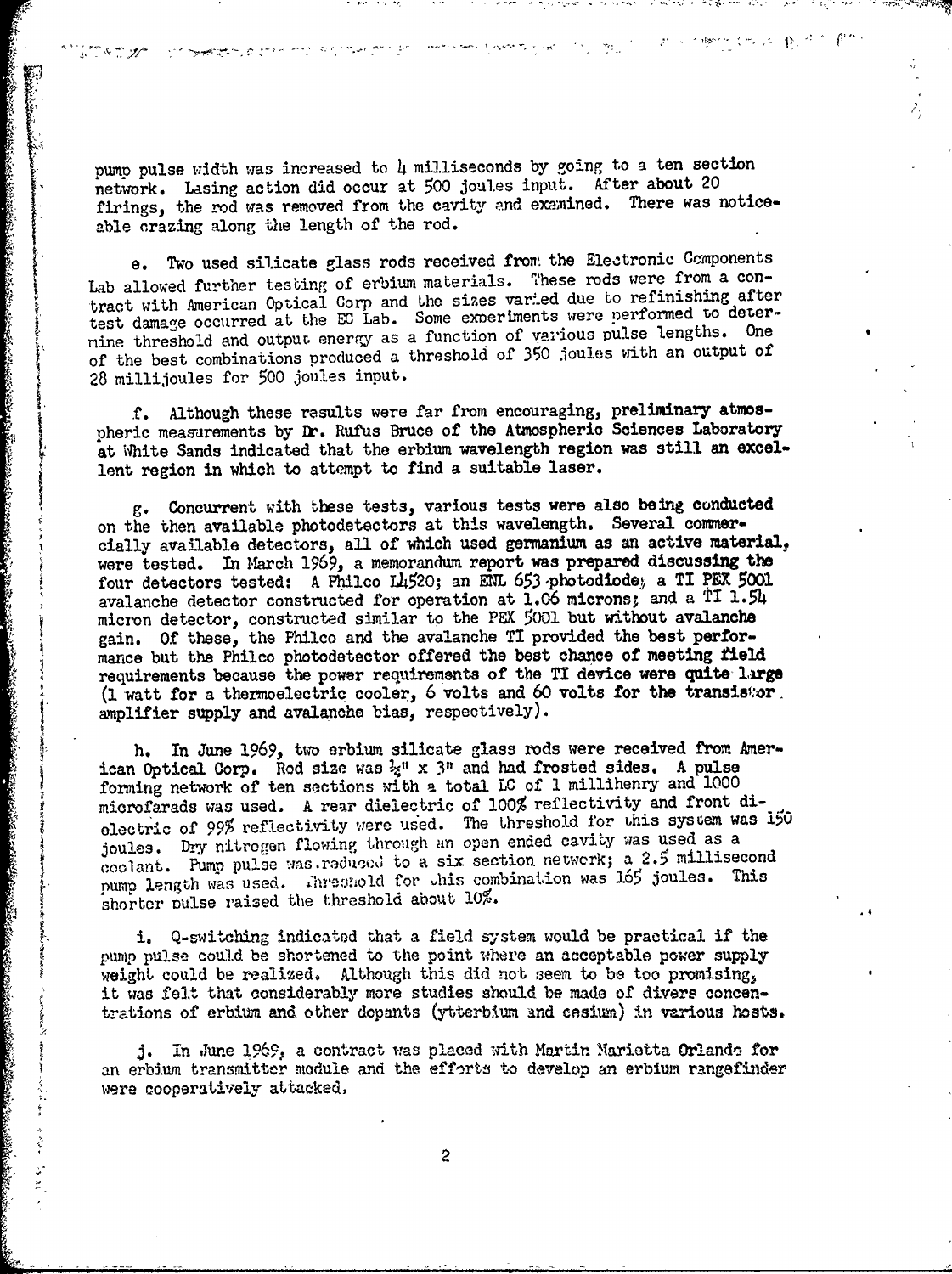k. In July 1969, a  $1/8$ " x 3" glass clad rod was received from Dr. Woodcock of American Optical Corp on a loan basis. At that time, it was felt a 4 millisecond pump pulse would be used. With this longer palse, the capacitance is higher. However, the voltage can be lowered eliminating some of the solarization problems encountered during the first tests. Parameters ware selected for the cavity design, Q-switch assembly, and cavity length that would be near optimum for field system applications rather than for the production of the lowest possible threshold. The ,;avity *ws.s* a split glass tube silvered on the outside walls with an inner diameter of 3A/"; Lhe front *re*flectance was 80%; the cavity length was 9" wiuh external mirrors coated for 1.5 microns. This  $1/8$ <sup>"</sup> x 3<sup>"</sup> red had a non-Q-switched threshold of  $85$  - 90 joules when high reflectivitv mirrors were used. The Q-switched threshold was around 150 joules using the 80% dielectric mirror. The rod was checked in the Q-switched mode at three different joule innuts. The **250** joule level produced 1.1 megawat ts with a **40** x **10-9** second pulse width. The 300 joule level yielded 1.5 megawatts with a 40 x **10-"-** second pulse width. The **'38h** joule level emitted a 1.74 megawatt pulse with the same pulse width. This rod was returned to Dr. Woodcock with the information obtained.

**Black Allegraph in the country age of the Contract Contract** 

Sister and later as a manager

**1.** A detailed description of the most recent research follows.

#### 2. APPARATUS

**SERVERAL AND STATE OF A SERVERAL AND A SERVERAL STATE OF A SERVERAL STATE OF A SERVERAL STATE OF A SERVERAL S** 

.<br>Af fæ<mark>g</mark>,

a. Laser Transmitter. The laser rod used in these ranging experiments was supplied by American Optical Corporation. Overall dimensions were .235" diameter x 3" long. The active material, a 3 mm diameter core of erbium in glass, was clad in silicate glass for UV protection. Optical pumping of the rod was accomplished with a cylindrical xenon flash lamp whose bore dimensions were  $\mu$  mm inner diameter x 6 mm outer diameter. Arc length for optimum coupling to the laser rod was 2.65 inches. Both the rod and flash lamp were housed in a reflecting cavity, ventilated with dry nitrogen.

**(1)** Flash !axp power was delivered by eight 100,11F capacitors and eight 100  $\mu$ H inductors in a network designed to provide 200  $-$  400 joules in a  $2<sub>2</sub>$  ms pulse. A schematic of the pulse forming network (PFN) is given in Figure 1. An enhanced scope trace of a somewhat longer pump pulse is given in Figure 2. It was produced from an earlier PF' composed of ten  $100 \mu$ F capacitors and ten 100 µH inductors. Vertical deflection came from the output of a Philco-Ford L4520 detecto · looking into the open-ended laser cavity. The spikes at 2.5 ms were due to haser light.

(2) Two \*irrors on the laser rod axis spaced 12 inches apart formed the interferometer. (See Figure 1.) The partially transmitting mirrors were glass flats coated with a dielectric film which possessed a reflectivity maximum at 1.54  $\mu$ . Q-switching was performed by rotating the rear mirror at 24,000 r/min and synchronizing mirror position uith flash lamp firing by means of a magnetic pickyn. The 24,000 r/min symchronous motor was a Globe Industries Model 53Al<sup>oy</sup>.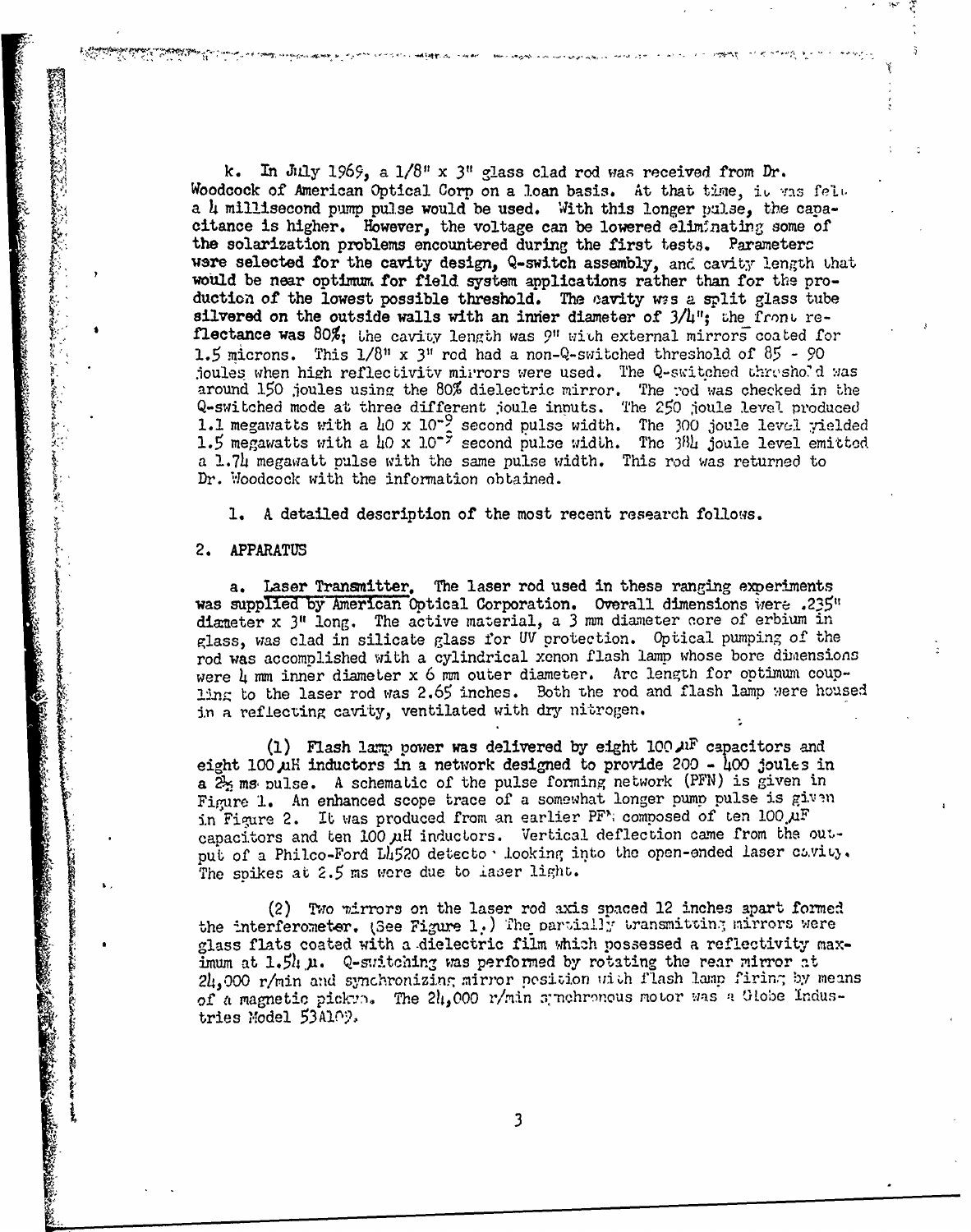

 $\pmb{\mathit{h}}$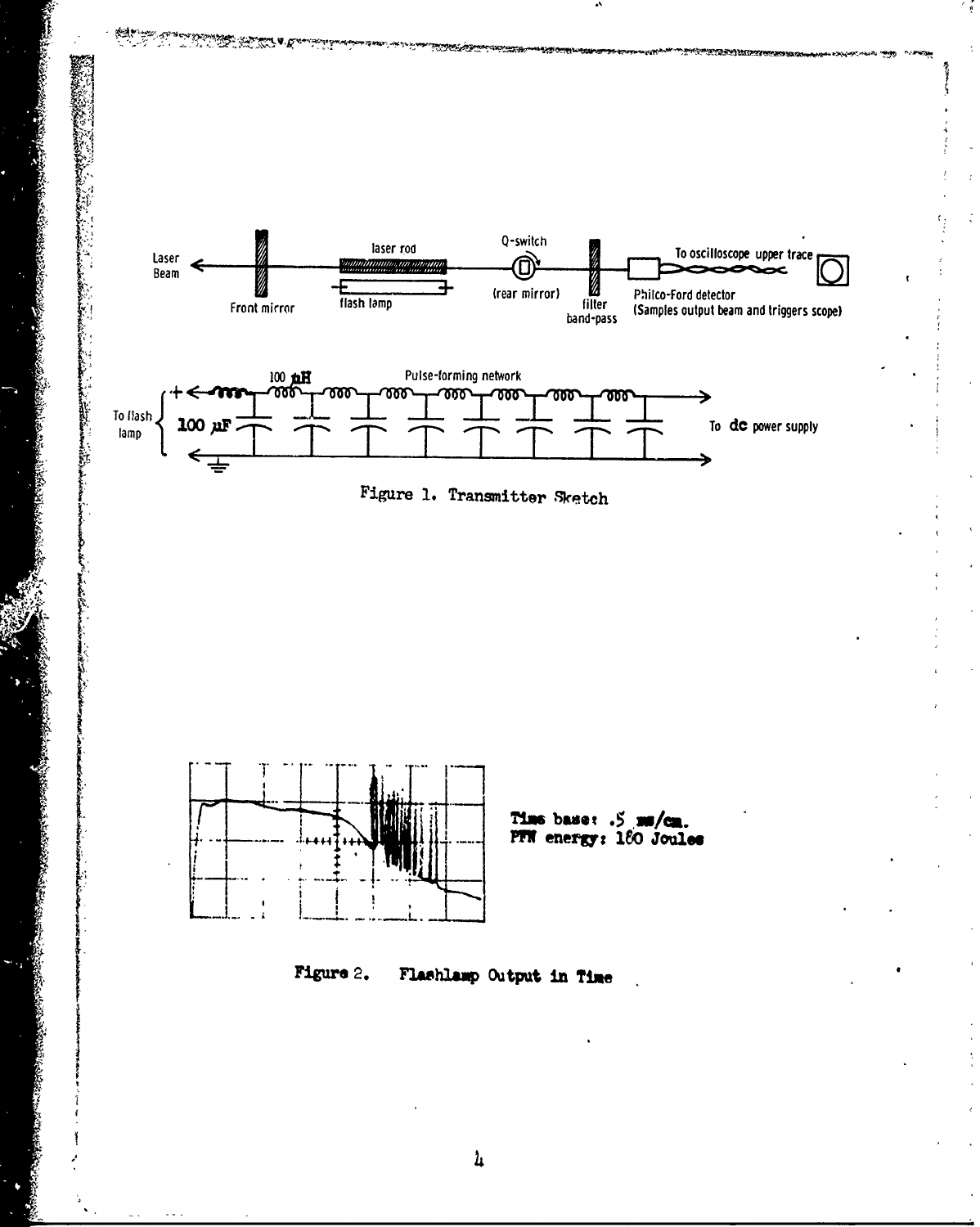(3) The complete laser transmitter, assembled by Martin Marietts. Corp with technical support from W. Beattie, Laser Techniques Team, produced output pulses at 1.54  $\mu$  of roughly 30 millijoules energy, 35 nanosecond duration, and 3 - l milliradian divergence. iotal weight **'b.** was approximately **bo** 

**(+**

Y

b. Laser Receiver. A 12" focal length Cassegrainian telescope was *used* to focus return pulses from reflective targets on the sensitive area of a Texas Instruments APD-1.5h germanium avalanche photodetector module. 'Module signal outputs were amplified with an AMF Cybertran VI-40-10M-50 instrumentation amplifier and displayed on a Tektronix model **555** oscilloscope. (See diagram in Figure 3.) A complete description of the APD-1.5 $\parallel$  may be found in the Texas Instruments pamphlet "Description and Operating Instructions for APD-1.06 and APD-1.54 Germanium Avalanche Photodetector Module."

3. ALIGNMENT PROCELURE. Both receiver and transmitter were mounted on a common baseplate. (See Figure  $\mu$ .) Receiver positioning was fixed relative to the baseplate, however, the transmitter mounting had independent adjustments for azimuth and elevation. The transmitter and receiver were aligned to an identical target with the aid of a strip of reflector material, an Image Optics pulsed 1.06 **µ** laser, and a Spectra-Physics model 130B helium-neon. laser as follows:

a. Receiver Alignment. The 1.06  $\mu$  pulsed laser was adjusted to illuminate the reflector strip at a downrange distance of 1000 meters. (Accurate aiming of the pulsed laser resulted in observing bright flashes on the re. flector strip with a Varo, Inc. model 5500c infrared viewer.) Then the receiver-transmitter baseplate was positioned to obtain maximum reception of the return pulses. Final adjustment of the receiver involved using detector module micropositioners to exactly focus the return pulses on the APD-1. $5\mathbf{h}$ detector surface (.01" diameter),

b. Transmitter Alignment. After the above receiver alignment, the erbium transmitter was aimed at the same reflector target by using the coaxial front and rear 6utput beams of the Fe-Ne laser. The front He-Ne *beam* was adjusted to illuminate the downrange reflector (accurate aiming resulted in a red reflection). Then the erbium transmitter positioners were adjusted until the rear He-Ne beam entered the laser rod al normal incidence. This procedure completed system alignment at a distance of **101-1** meters.

c. Aligment to Other Targets. A telescooe was mounted on the recei.ertransmitter platform (see Figure 4) and adjusted so that the 1000 meter target was in the crosshairs. Ranging to other downrange targets at other distances was then possible by using the telescope as a sight. Minor adjustments of transmitter position to counter parallex were unnecessary when ranging beyond 1000 meters because of the transmitter beam divergence.

L.RkNGTHG 0CrG-D1JR'h, AJ'tpr s4~ So **-'** t-arcge or Itr~nr~c~ti, **Ihh'-** flasri1 lamo pulse forming nebuork was charged in a potential of  $950$  volts de (360 ioules enerzy) and discharged into the flash lamp. Les reheave sampling with a Philco-Ford Ili520 detector initiated the sysen of a Tektronix model 555

5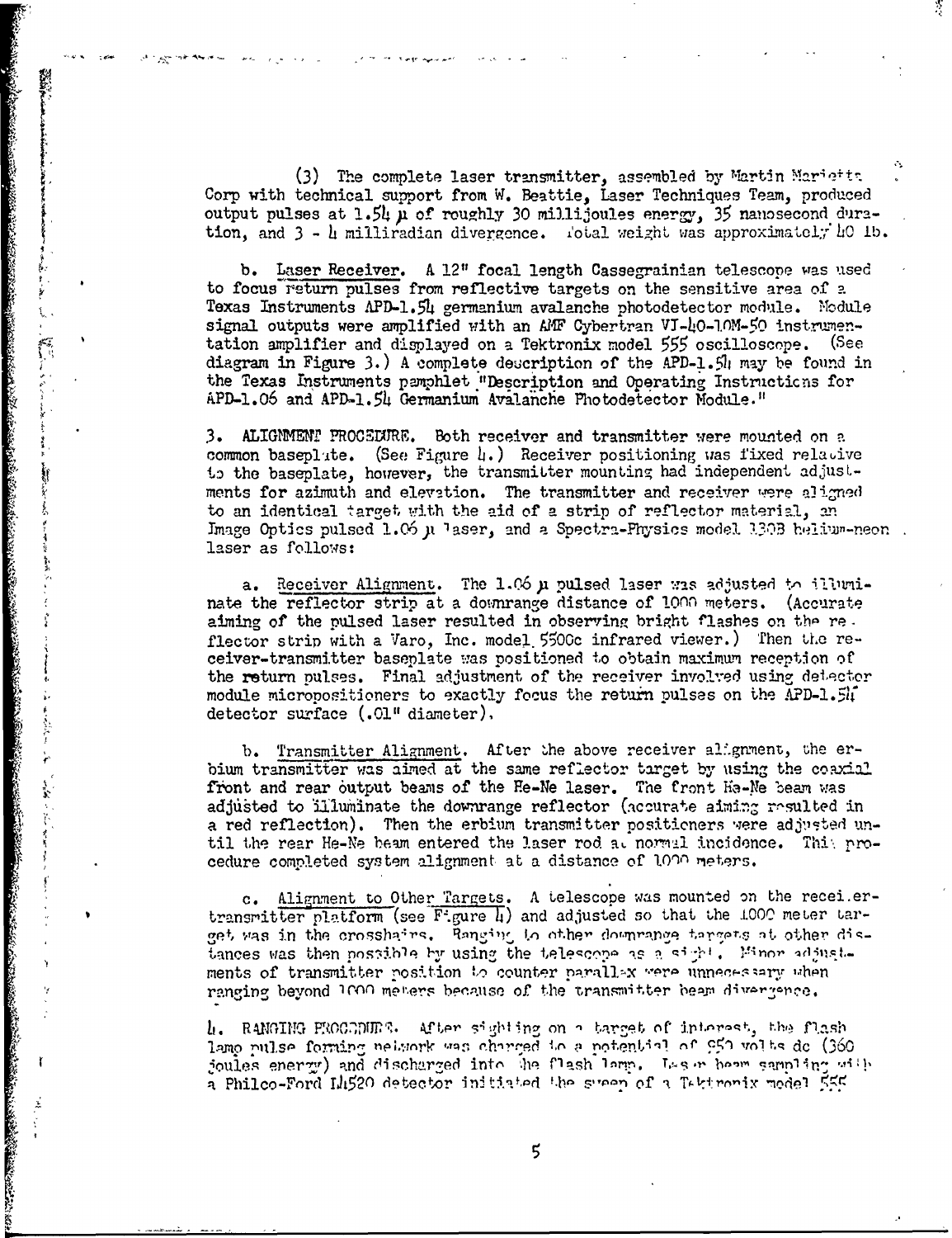

 $\boldsymbol{6}$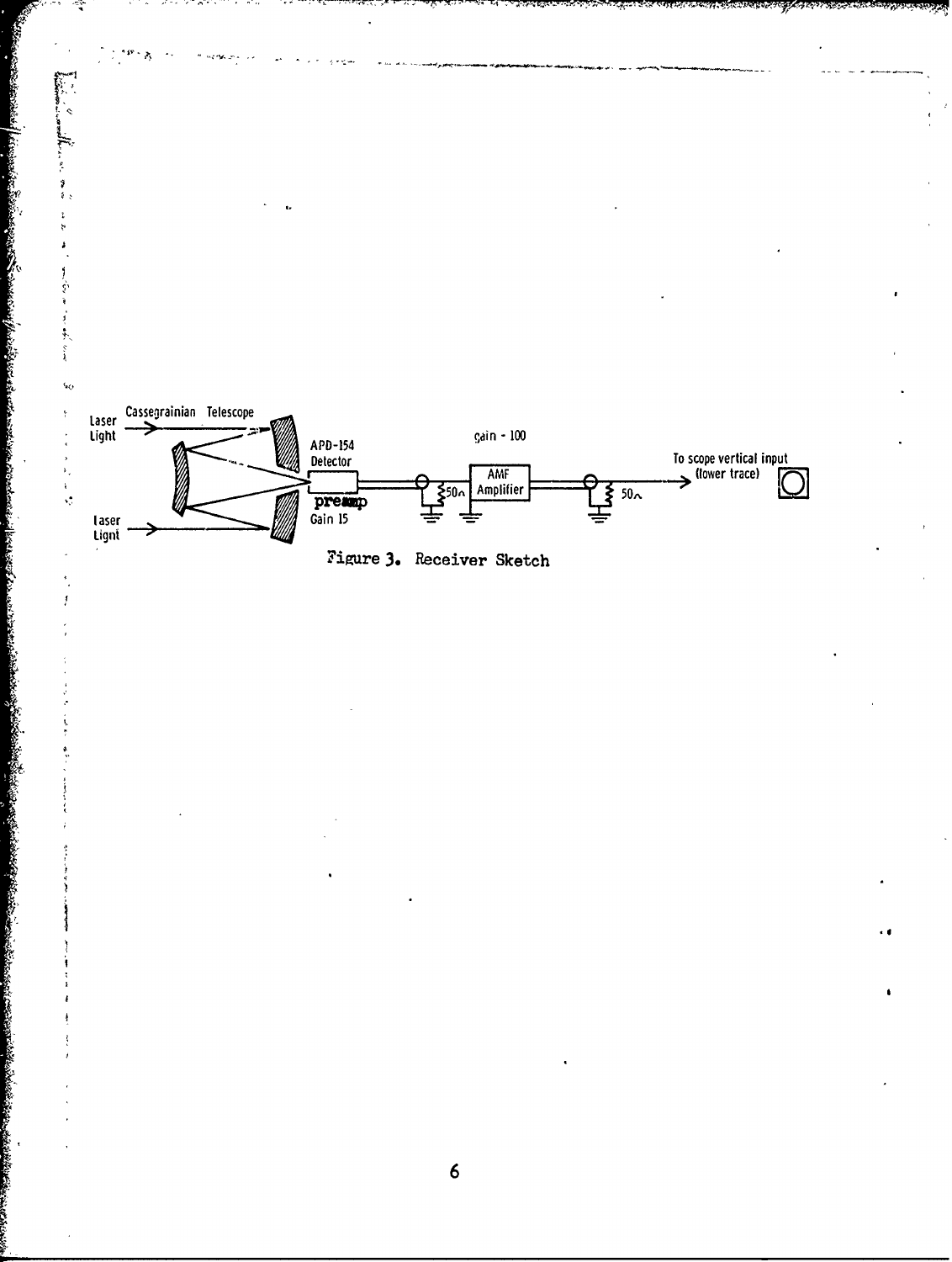

Figure 4. Erbium Laser Rangefinder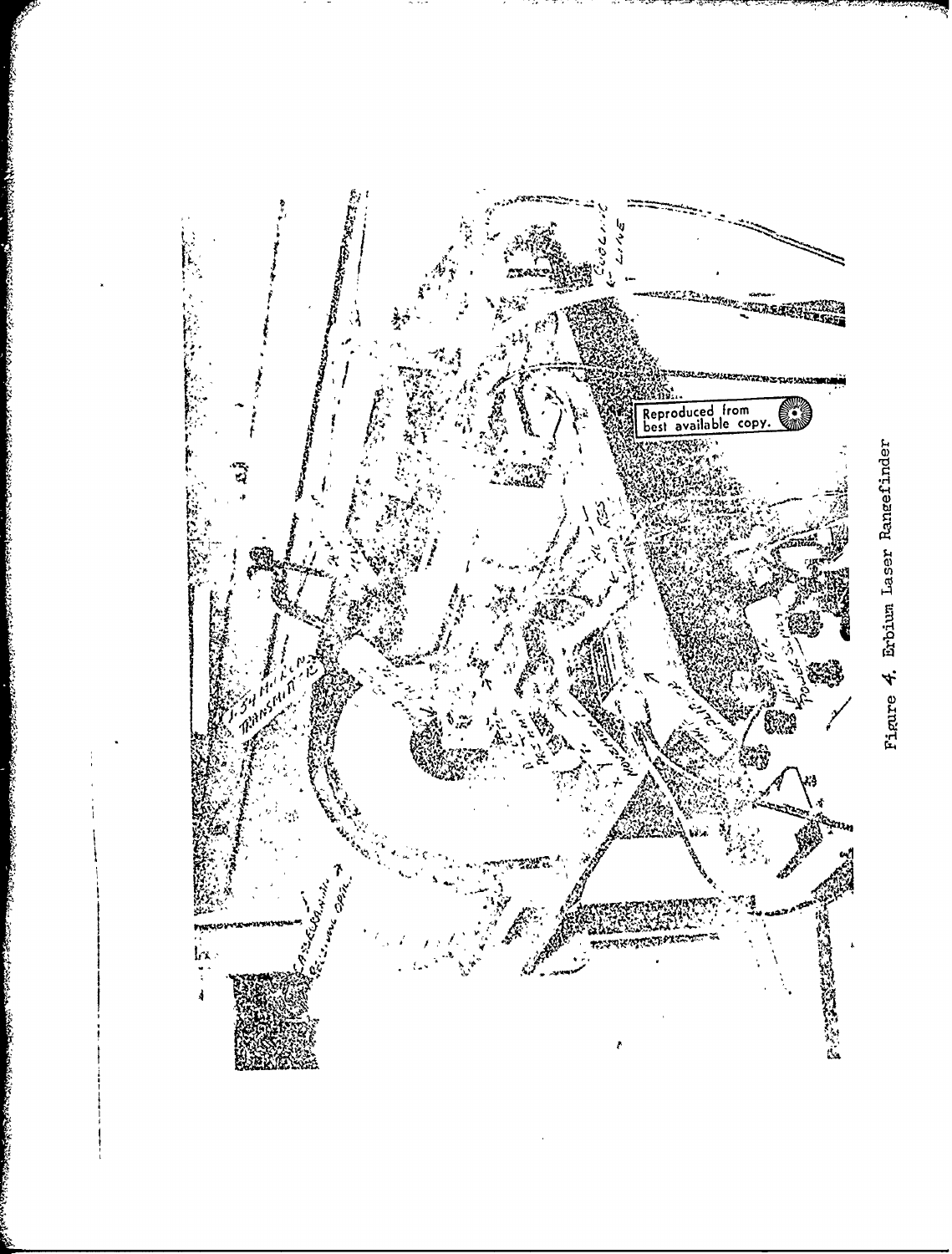dual beam oscilloscope while receiver output provided vertical. trace deflection. Hence, target distance could be computed from return pulse position along the horizontal axis, the sweep rate, and the speed of light.

#### **5.** RESULTS

a. One target was a 2 x 2 meter square placel downrange a distance of **2635** meters. The square was painted white with a titanium dioxide paint. At, **2635** meters, the laser beam spread to an approximately 9 meter diameter circle, so a considerable portion of the transmitter pulse was wasted. Reflection from all parts of the target contributed to signal reception because the APD-1.54 sensitive area was .25 x .25 mm and a simple calculation showed that the focused image of the target on the APD-l.54 detector surface was approximately  $.2 \times .2 \text{ mm}$ .

b. Figure 5 is typical of data obtained during ranging. The horizontal scale is 750 m/cm. The .7 volt pulse at approximately 3.5 cm came from the 2635 meter target. Later pulses, around 4.2 cm, were reflections from tree line behind the 2 x 2 meter target. These trees were approximately 3200 meters from the rangefinder. For the 2635 meter target, the signal to noise ratio was approximately 25.

c. Another target used was a white  $\mu \times \mu$  meter square at a distance of **<sup>1050</sup>**meters. This target subtended the entire laser beam, although its *.5* x .5 mm focused image was 4 times larger than the sensitive area of the detector. Figure **6** shows the prominent return pulse. The horizontal scale is 300  $\mu$ /cm. Again, the signal to noise ratio was approximately 25.

6. NOISE. A Ballantine Model 323 rms voltmeter was used to measure receiver noise. The noise had origins in the detector module, the Texas Instruments preamplifier, and the AMF amplifier. At room temperature, the AMF amplifier was found to contribute 2.5 mV noise; the TI preamplifier, 7 mV noise; and the detector, .5 mV noise (measured in darkness with no coolar voltage applied). It was discovered that normal room lighting and/or cooling of the detector did not affect these rms readings. Detector cooling is required only in high ambient temperature situations.

#### 7. ATMOSPHERIC ATTENUATION

**ことをある おんだい あんだん** 

a. The transmittance of the atmosphere at a particular wavelength over a horizontal path may be expressed as:

 $T = exp (- \sigma R)$  where  $\sigma =$  Attenuation Coefficient

 $R = Path Length$ 

On page  $7 - 8$  of the RCA Electro-Optics Handbook, a family of curves of  $\sigma$  vs wavelength for various atmospheric conditions was found which indicated that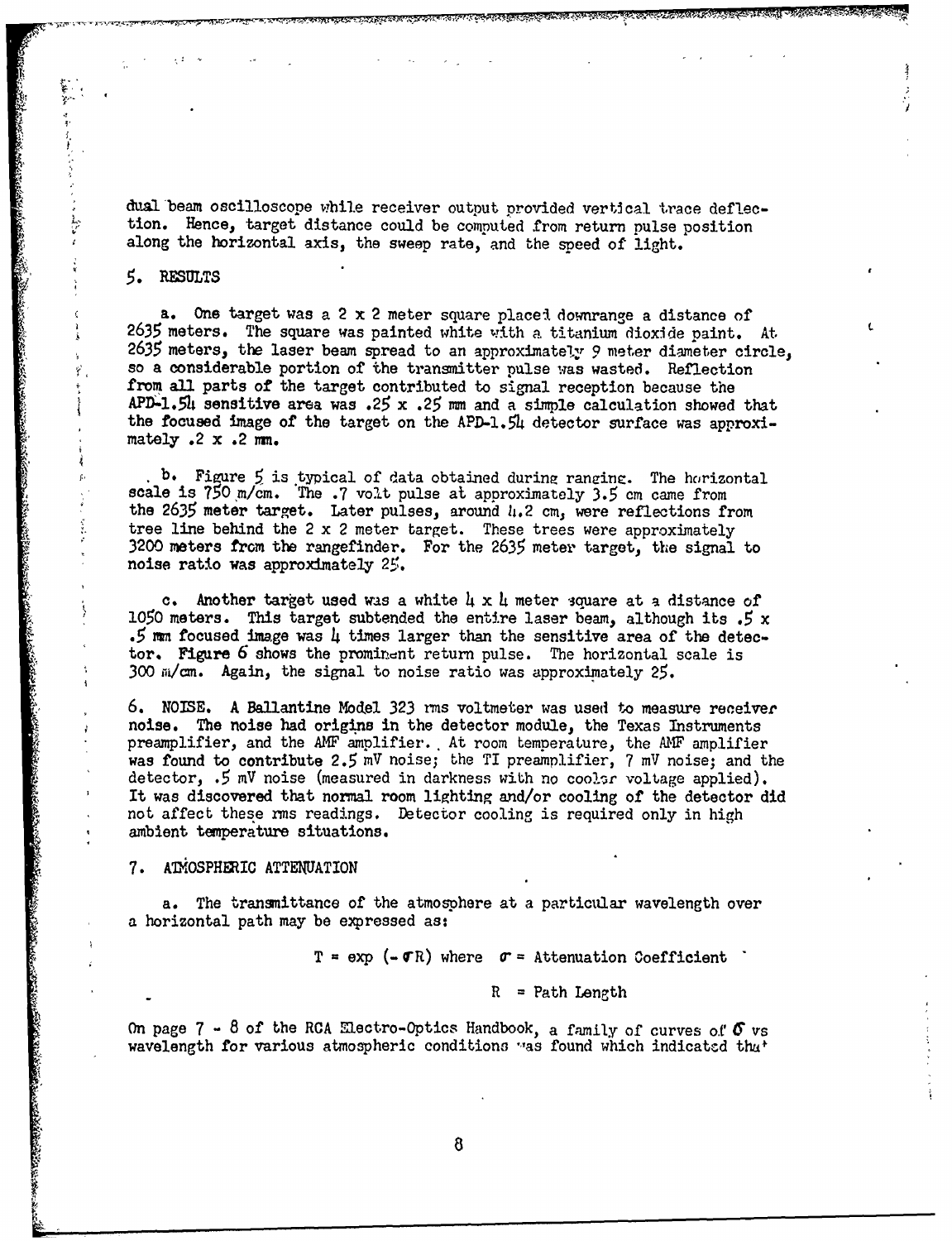

Ş.

**SOLUTION SECTION AND** 

 $\hat{\mathbf{r}}$  $\ell_{\rm s}$   $\mathbb{T}^{\text{max}}$ 

Port of

 $\mathbf{9}$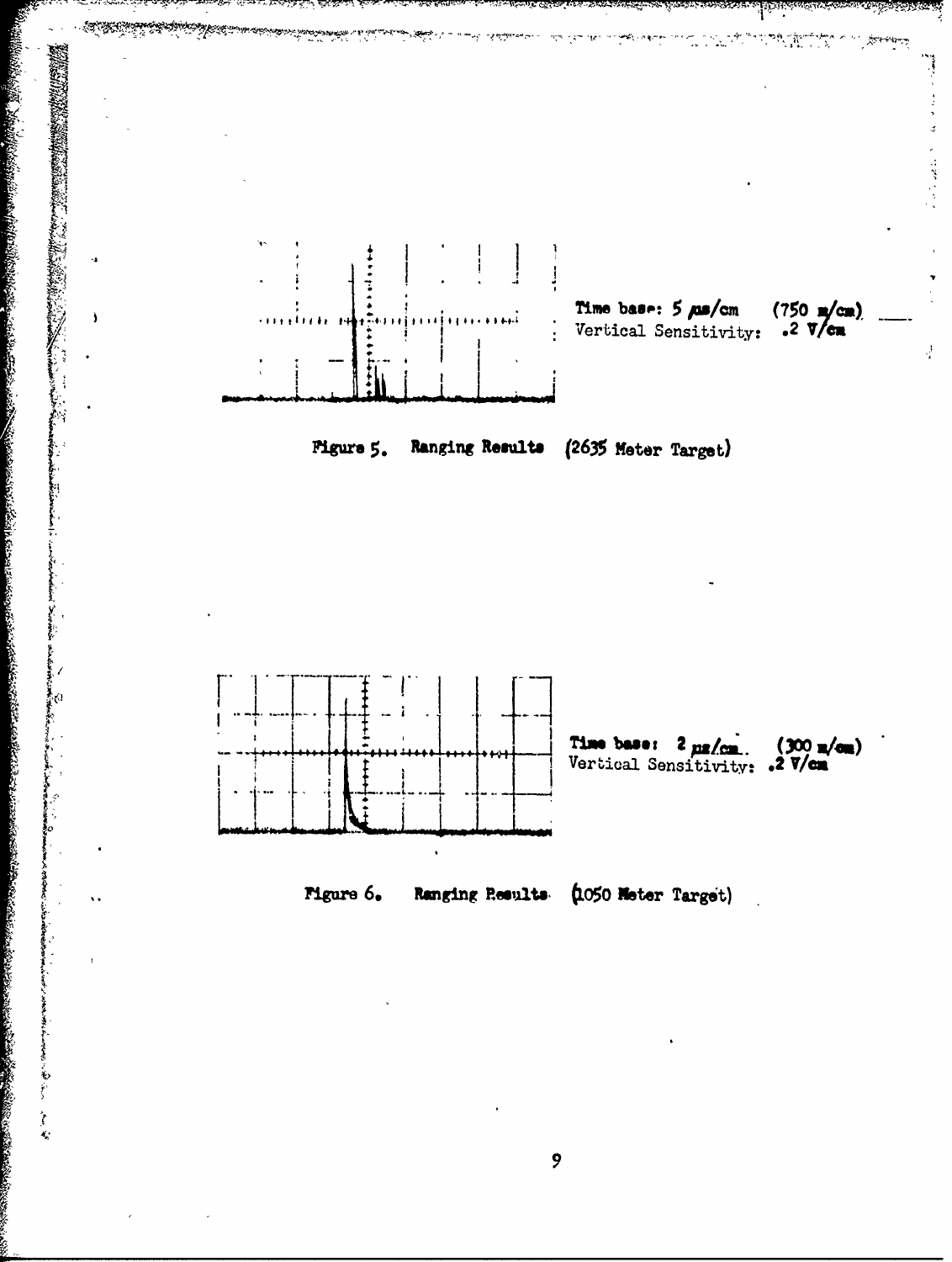at 1.54  $\mu$  in clear air,  $\sigma$  was approximately .15  $km^{-1}$ . Use of this value of  $\sigma$  in the above transmittance equation yielded the following values of  $\tau$  for the rangings described above:

 $T = 15$  for R = 2 x (2.635) km (far target)

 $T = .73$  for  $R = 2 \times (1.050)$  km (near target)

Taking into account transmitter beam divergence and atmospheric attenuation, signal returns from a 2 x 2 meter target would become indistinguishable from detector noise when the target reached a distance of approximately 6 **km.** This defines an approximate upper limit to the ranging which may be done with the present system to reasonably sized targets.

b. The traces in Figures 7 and 8 are presented as an example of how atmospheric conditions can influence laser ranging. They show return pulses from a white  $\mu \times \mu$  meter target 1815 meters downrange under both clear conditions and heavy falling snow. These photographs were taken within **15** minutes of each other with identical receiver sensitivity and transmitter input power. Through scattering and absorption over the range path, the falling snow de at 1.5i,  $\mu$  in clear air,  $\sigma$  was approximately .15 :m<sup>-1</sup><br>the number interaction of the form and two terms of the amplitude the form and the solution of the second terms with  $\tau = 2 \times (2.655)$  km (far target)<br> $T = .73$  f

**8. CONCLUSIONS.** Ranging to several kilometers has been shown feasible with the present system. In fact, a laser beam collimator might be used to extend the measurements even further. Due to the requirement of a  $2\frac{1}{3}$  ms flash pulse, the pulse forming network and power supply were necessarily weighty and not compatible to man-portability. It was, therefore, the feeling of the authors that a Raman shifted neodymium laser be investigated as a lightweight alternative to the erbium laser.